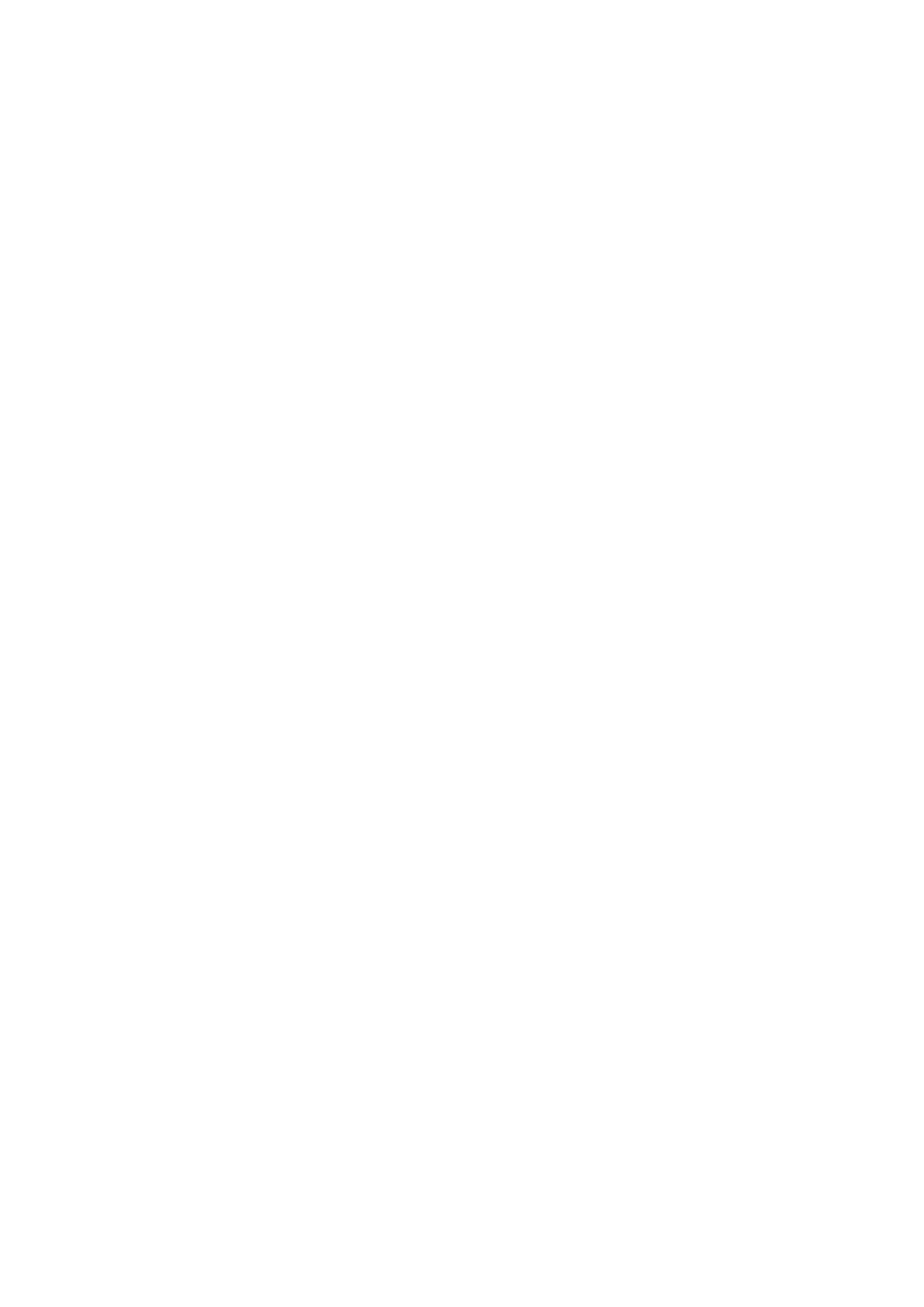### **KIT Working Papers**

KIT Working Papers cover topical issues in international development. The aim of the series is to share the results of KIT's action research in preliminary form with development practitioners, researchers and policy makers, and encourage discussion and input before final publication. We welcome your feedback.

#### **Copyright**

This work is licensed under a Creative Commons Attribution-Noncommercial-No Derivative Works 3.0 Unported Licence. © Royal Tropical Institute 2008

#### **Correct citation**

Please reference this work as follows:

Hilhorst, T., G. Baltissen and E. Lodenstein (2008) *What can rural local governments contribute to private sector development?* KIT Working Papers Series G2. Amsterdam: KIT

#### **Contact the author**

Thea Hilhorst t.hilhorst@kit.nl

#### **Download**

The paper can be downloaded from www.kit.nl/workingpapers/wpsG2.



**Royal Tropical Institute KIT Development Policy & Practice** 

#### **About KIT Development Policy & Practice**

KIT Development Policy & Practice is the Royal Tropical Institute's main department for international development. Our aim is to contribute to reducing poverty and inequality in the world and to support sustainable development. We carry out research and provide advisory services and training on a wide range of development issues, including health, education, social development and gender equity, and sustainable economic development.

Website: [www.kit.nl/development](http://www.kit.nl/development)

#### **Related publications**

Hilhorst, T. (2008) *Local governance institutions for natural resource management in Mali, Burkina Faso and Niger*. KIT Working Papers Series G1. Amsterdam: KIT [www.kit.nl/workingpapers/wpsG1](http://www.kit.nl/workingpapers/wpsG1)

Hilhorst, T., C. Adjinacou and P Langley (2008) *Can the sector-wide approach strengthen local development institutions? The case of the water sector in rural*  Benin. Amsterdam: KIT Publishers<http://tinyurl.com/3tnyzz>

More KIT publications: [www.kit.nl/publications](http://www.kit.nl/publications)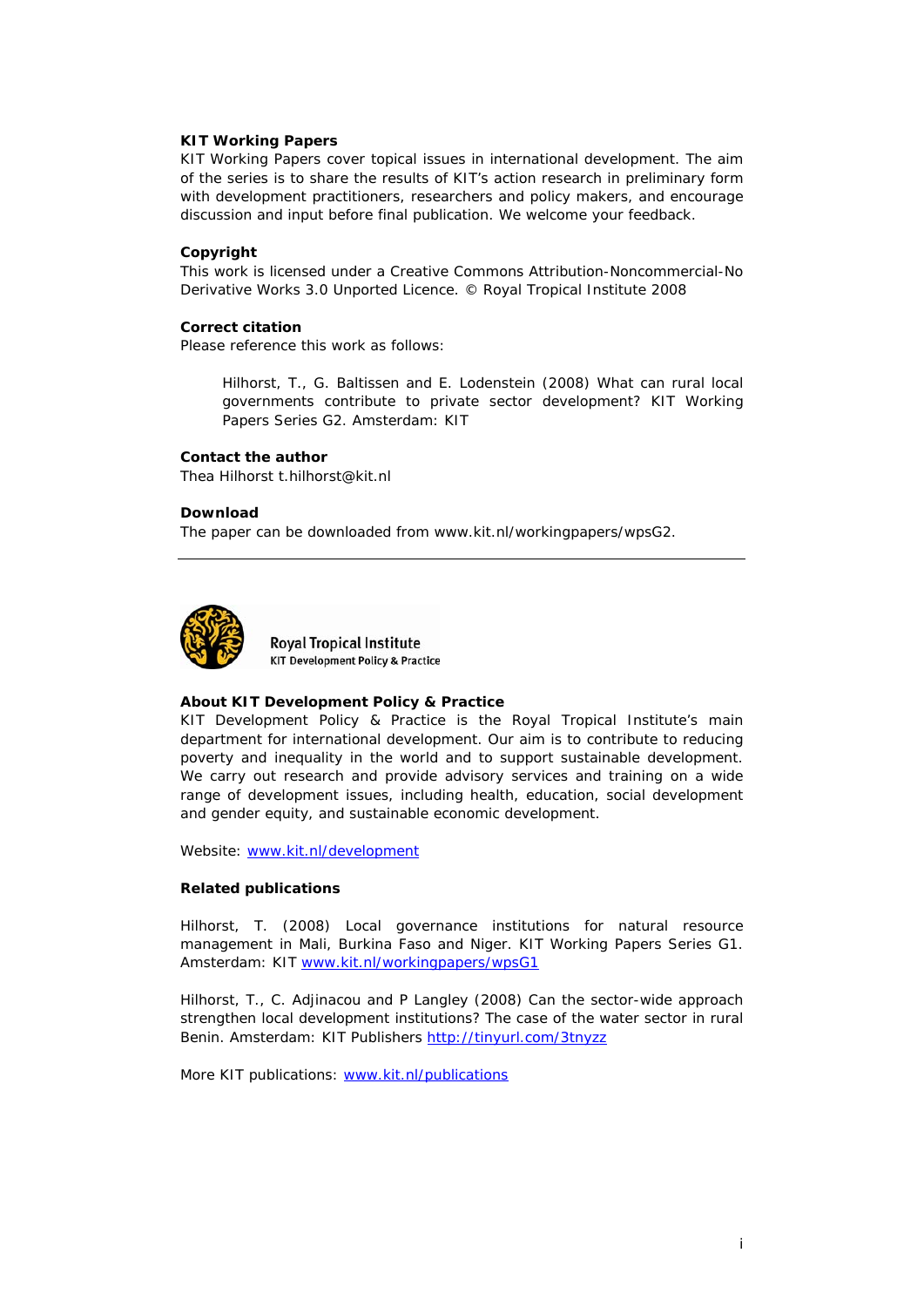# **Table of contents**

|  | 2 Contributing to an enabling environment for private sector             |  |
|--|--------------------------------------------------------------------------|--|
|  |                                                                          |  |
|  |                                                                          |  |
|  |                                                                          |  |
|  |                                                                          |  |
|  | 3 Local government contribution to management of natural resources6      |  |
|  | 4 Procurement: local government as a client for private sector services7 |  |
|  | 5 Coordinating dialogue and partnerships to promote private sector       |  |
|  |                                                                          |  |
|  |                                                                          |  |
|  |                                                                          |  |
|  |                                                                          |  |
|  |                                                                          |  |
|  |                                                                          |  |

# **List of Boxes**

| Box 2 Local government and a private sector organisation jointly set fees and |
|-------------------------------------------------------------------------------|
|                                                                               |
| Box 3 Local Economic Development strategies according to ILO 8                |
|                                                                               |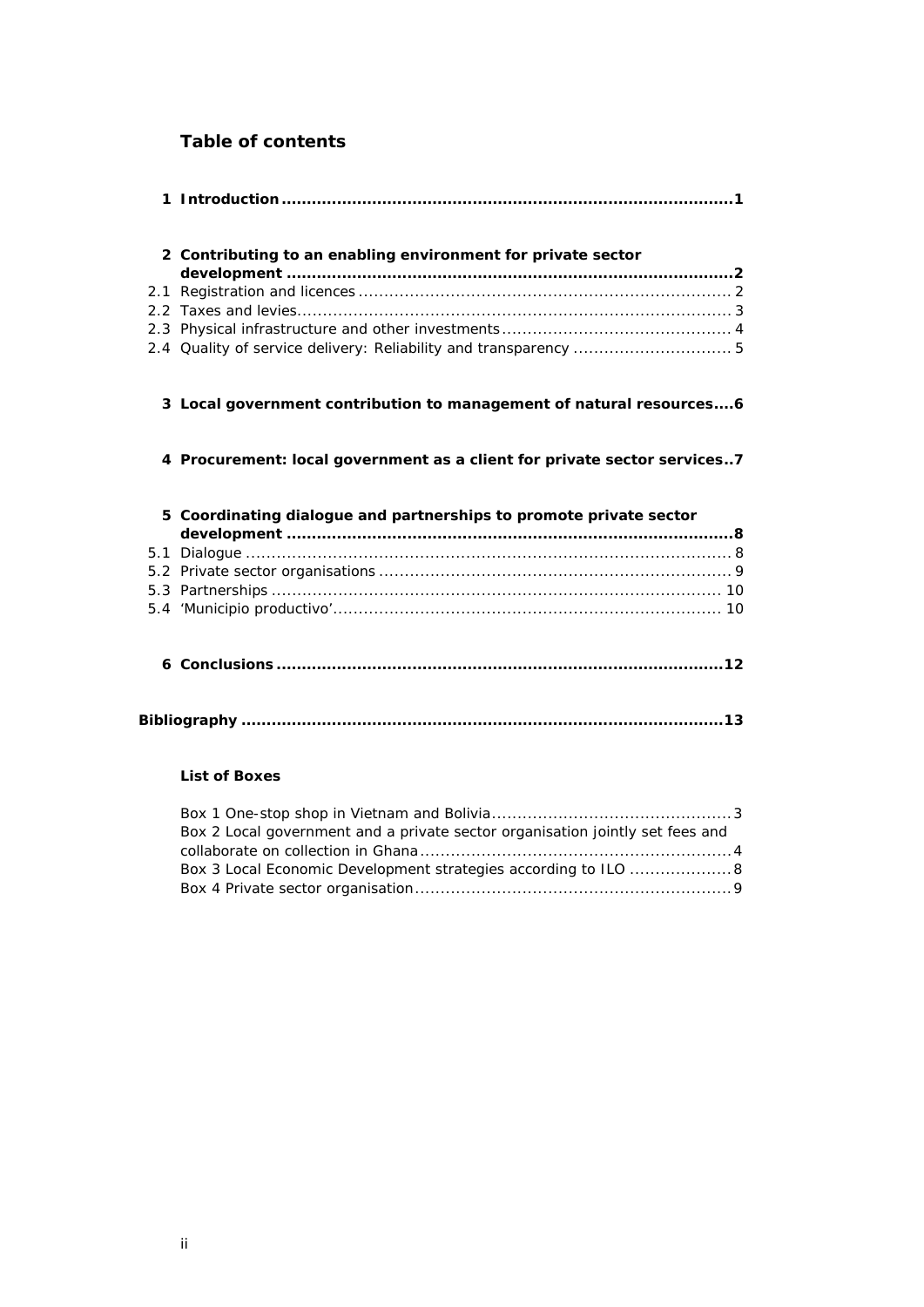# <span id="page-4-0"></span>**1 Introduction**

Institutional reform aimed at strengthening decentralisation policies is gaining ground in a number of countries. Local governments are acquiring more authority and powers, particularly in rural areas, and this reinforcement of local governments creates opportunities for economic development through the expansion of private sector activities in their territories.

A lot of work has been done on local economic development in urban areas (Cities alliances 2007; VNG 2007). This paper explores instead how local government in rural areas can contribute to private sector development. The focus is on West Africa, where local governments are a new actor with a growing mandate and resource base. These new local governments, as well as organisations supporting them, are showing a growing interest in approaches to economic growth and poverty reduction.

This paper explores how local governments can support existing private sector actors within their territory: farmers and enterprises, both formal and informal, and in particular those providing a source of income and employment to poorer and more marginalised members of society. The word local refers to the lowest sub-national governance level where elected local government<sup>[1](#page-4-1)</sup> and 'frontline' service providers engage with the private sector. In these formally-delimited territorial units, where local governments have political jurisdiction, local governments can contribute to private sector development by acting as service providers, regulators and catalysts (VNG 2007).

Farmers and entrepreneurs, men and women, experience a number of problems that hamper their progress. These include a lack of knowledge on regulations and rights, and limited or costly access to financial services, markets, information and innovations. Resource-poor farmers and entrepreneurs in particular tend to be less well-organised than other types of businesses, and have fewer contacts with policy makers (OECD 2006; OECD 2004; Poel *et al.* 2005). The issues that affect the environment for private sector development are: economic governance; physical infrastructure; market access and functioning markets; financial sector development; and knowledge management and vocational training. Local governments can contribute particularly by improving economic governance and making investments in infrastructure. In their role as "catalysts" they can work towards attracting other type of services providers to their territory.

This paper starts by exploring policies affecting the environment for private sector development, such as regulations, taxes and levies, and land and deed administration (economic governance). The next section investigates local government contributions to physical infrastructure: support for investments in roads, markets, electricity and marketplaces. The third section looks at natural resources management, particularly "the commons" such as forests, grazing lands and water bodies. Secure access to and sustainable management of these assets are important for many private sector actors, and rural local governments have a key role to play in this.

Local government can also be a client for the private sector. In section 4, we explore how local government procurement and market access-based measures can be used as another strategy to support the local private sector. Finally, creating space for exchange and dialogue and promoting coordination between private sector actors and other stakeholders, is also important for economic development. Local government has a mandate to promote dialogue and synergy and can play a role as a "catalyst". This set of activities, in which local government, business and nongovernmental sector partners work collectively to create better conditions for economic growth and decent employment generation, is what is often referred to as local economic development (LED) (World Bank and ILO  $^2$  $^2$ ). This role is discussed in the last section.

<span id="page-4-1"></span><sup>&</sup>lt;sup>1</sup> What local government entails varies from country to country. There are variations in size of territory, population density, potential for economic development, available capacities and existing infrastructure, all of which have implications for private sector development. This paper will not deal with the regional or provincial level, although at this scale level planning for private sector development with respect to large scale infrastructure investments and support to sub-sectors is more appropriate (Janvry & Sadoulet 2004).

<span id="page-4-2"></span><sup>&</sup>lt;sup>2</sup> http://www.ilo.org/dyn/empent/empent.portal?p\_prog=L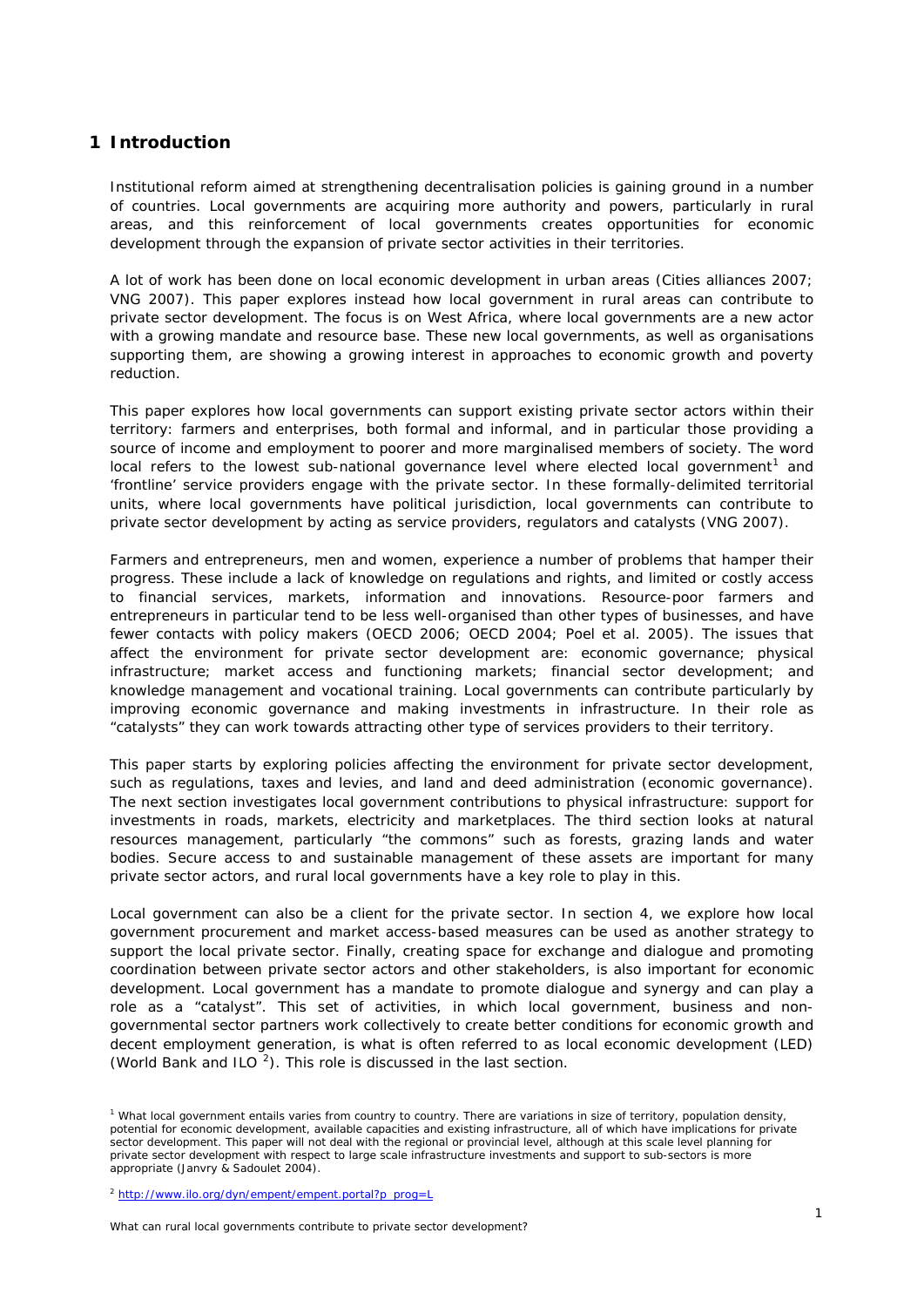# <span id="page-5-0"></span>**2 Contributing to an enabling environment for private sector development**

In rural local governments in West Africa, the private sector is composed mostly of farmers and entrepreneurs, mostly small-scale and often informal. Many are self-employed or employ family labour and temporary labourers. Occasionally, an industrial plant (e.g. cotton ginnery), mining operation, airport etc. is situated in the territory of a rural local government, creating both opportunities and challenges for the local governments involved, which may benefit from focussed support. These situations are not discussed in this paper.

## <span id="page-5-1"></span>**2.1 Registration and licences**

A number of laws and regulations implemented at the local level influence the environments within which businesses operate, either positively and negatively. They may concern registration, building permission, employment conditions, environmental protection etc. Some regulations are part of the mandate of local governments. Others are the responsibility of ministries and agencies, while implementation is delegated to local governments.

Often, starting a business "formally" tends to involve many steps and interactions with several public sector entities at different levels of government. These interactions with public sector authorities may include tax reporting, renewing permits and government inspections. All these different administrative procedures form the legal and regulatory framework for private operations. The number of steps, the time it takes and the costs involved are monitored annually for each country<sup>[3](#page-5-2)</sup>.

Entrepreneurs – new or informal – will look first at the overall costs and advantages before deciding whether to register. The benefits of formalising a business include access to business services, financing or government procurement (Sa 2005). For governments, the main objectives for registration are: having instruments to check whether business activities are in accordance with the existing legal framework, facilitating tax collection, and gathering and using statistics. Registration data can provide important information on sectors, size, and ownership of enterprises, for example.

Business registration often involves regional or municipal authorities. Local governments may also play a role in issuing operating permits and building permits, and in overseeing respect for employment legislation. In Tanzania, for example, each local government is supposed to set up a business registration centre<sup>[4](#page-5-3)</sup>. Local governments may also be involved in valuation and inspection of land and property (e.g. Nigeria, Lesotho, and Ghana) or issuing declarations that taxes have been paid (DR Congo). Another registration and administration role of local government is emerging around land titles and deeds regarding transactions. In Benin, for example, copies of land sales or rentals are kept by local government (for a fee) for safekeeping. Local government is also involved in converting farm land into residential areas, allocating plots and issuing certificates which allow people to occupy the land.

Entrepreneurs may not be aware of the regulations that are important to them, nor which public department or agency they can approach for questions and concerns. So-called one-stop shops or special windows for the private sector are being proposed all over the world (the Netherlands, Bolivia, Vietnam etc., *see box 1*) to make the registration and administration process more efficient for the private sector. They are mostly set up in cities or at the district level.

<span id="page-5-3"></span><span id="page-5-2"></span>3 http://www.doingbusiness.org/

-

http://web.worldbank.org/WBSITE/EXTERNAL/TOPICS/EXTURBANDEVELOPMENT/EXTLED/0,,menuPK:341145~pagePK:149018 ~piPK:149093~theSitePK:341139,00.html

<sup>4</sup> See Business registration act, 2005.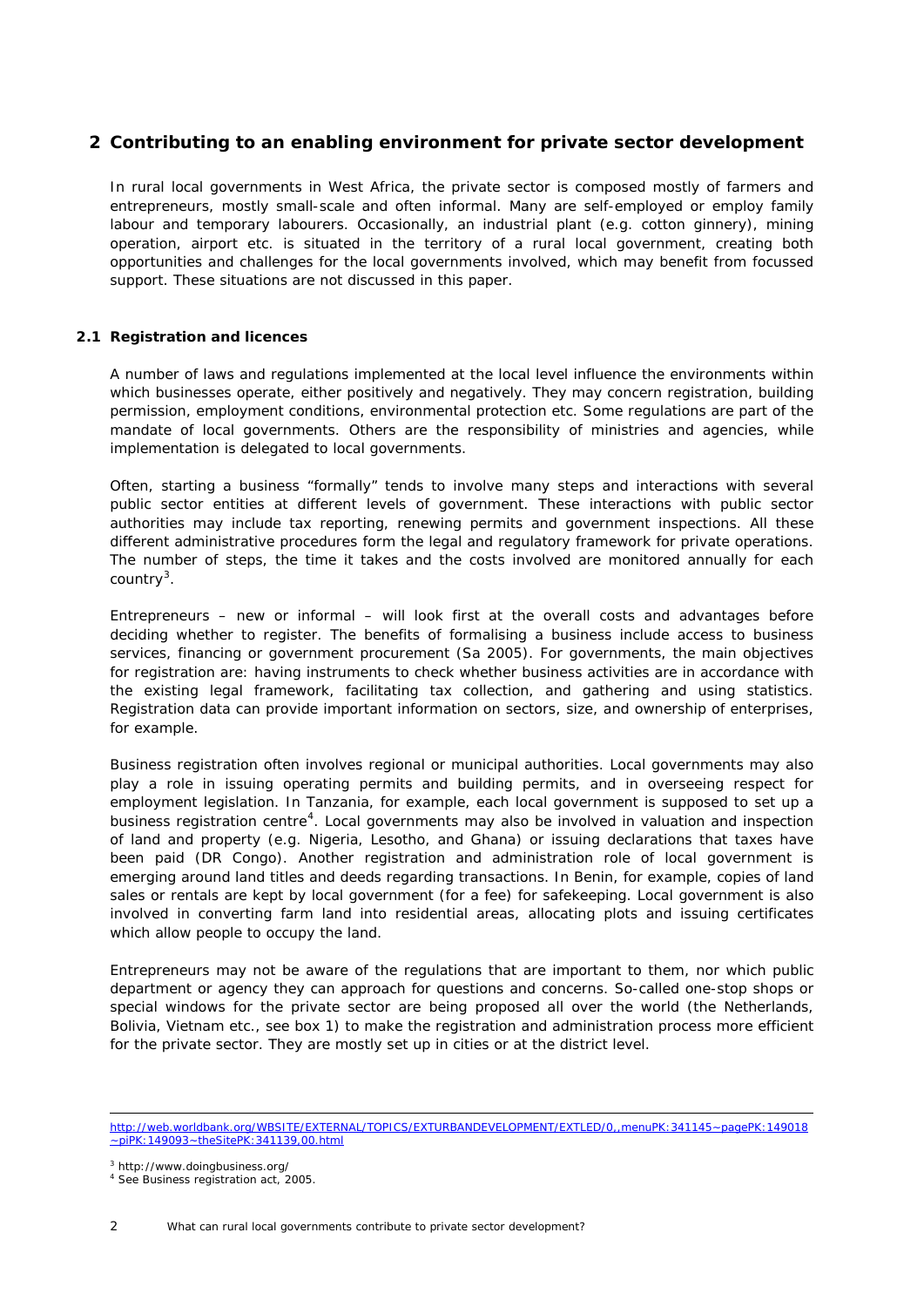## <span id="page-6-1"></span>**Box 1 One-stop shop in Vietnam and Bolivia**

The objective of one-stop shops in Vietnam is to create a single window for administrative services required by citizens and the private sector so as the delivery of these services will be more efficient, effective and transparent. Some examples are notarisation and authentication; business licensing, construction permits, land administration related permits etc. The program started in the early 1990s in Ho Chi Minh city and has since then spread to districts and 562 one-stop shops were established in 2002. The results were positive. Users of local government services were more satisfied. Staff of local government was also satisfied, even though it has increased their workload.

In La Paz, the capital of Bolivia, IFC has also promoted the development of one-stop shops to reduce the complexity of business registration. They started by training of civil servants and upgrading information technology. An analysis of the efficiency of the registration process resulted in the reduction of the number of steps by 70%. Following the introduction of one-stop shops in La Paz, the time it took to register a business was reduced by 90% while the number of applications increased by 25%. The same approach has now been extended to other urban municipalities in Latin America.

#### <span id="page-6-0"></span>**2.2 Taxes and levies**

Taxes and levies provide the resources required for running the local administration and for investments, including in local economic development. The degree of fiscal autonomy local governments have varies from one country to another. Local tax and levy collection is an important source of revenue for local governments and complements central government transfers, grants from donors and other external project funds. Local governments are interested in high levels of local revenue income, since internally-generated revenues are not earmarked for a particular use.

The possibility for local "resource mobilization" depends on the extent to which local governments are authorised to collect taxes and levies, such as market tolls, development tax, shop licences, service fees, taxes on vehicles, motorbikes, minibuses etc; levies on mining and quarries, levies on fuel wood, charcoal and timber and sometimes on land and other properties. Taxation has a propoor dimension, such as through the choice of products or services that will be taxed. When flat tax rates are used, a larger tax burden is placed on the smallest enterprises. Where local tax rates vary from one council to another, and across markets and commodities, markets and competition are distorted, while those having to pay more will perceive this as unfair. Here, coordination between local governments is needed.

Excessive taxation can harm local economic development and damage relations with private sector actors. The fee for business licences, for example, can become a burden for enterprises that want to become formal. Moreover, tax collection methods can be perceived as harassment, and even discourage formalization if more visibility attracts even more "pestering" for fees, levies etc. (Bahiigwa *et al.* 2004). A related issue with respect to the perceived legitimacy of tax collection is the efficiency and transparency of the collection system and resource use by local government.

<span id="page-6-2"></span>Interestingly, local government's need for more tax collection can be used as an opportunity to enter into dialogue with the private sector and improve the governance of the tax collections systems. In Mali, improved market toll collection systems are being developed to raise revenues for local government and simultaneously improve marketing conditions. Part of the collected taxes has been used to upgrade infrastructure. In Ghana, taxation of small enterprises has led to more engagement with private sector organisations and support, though particularly in more urban areas (see box 2).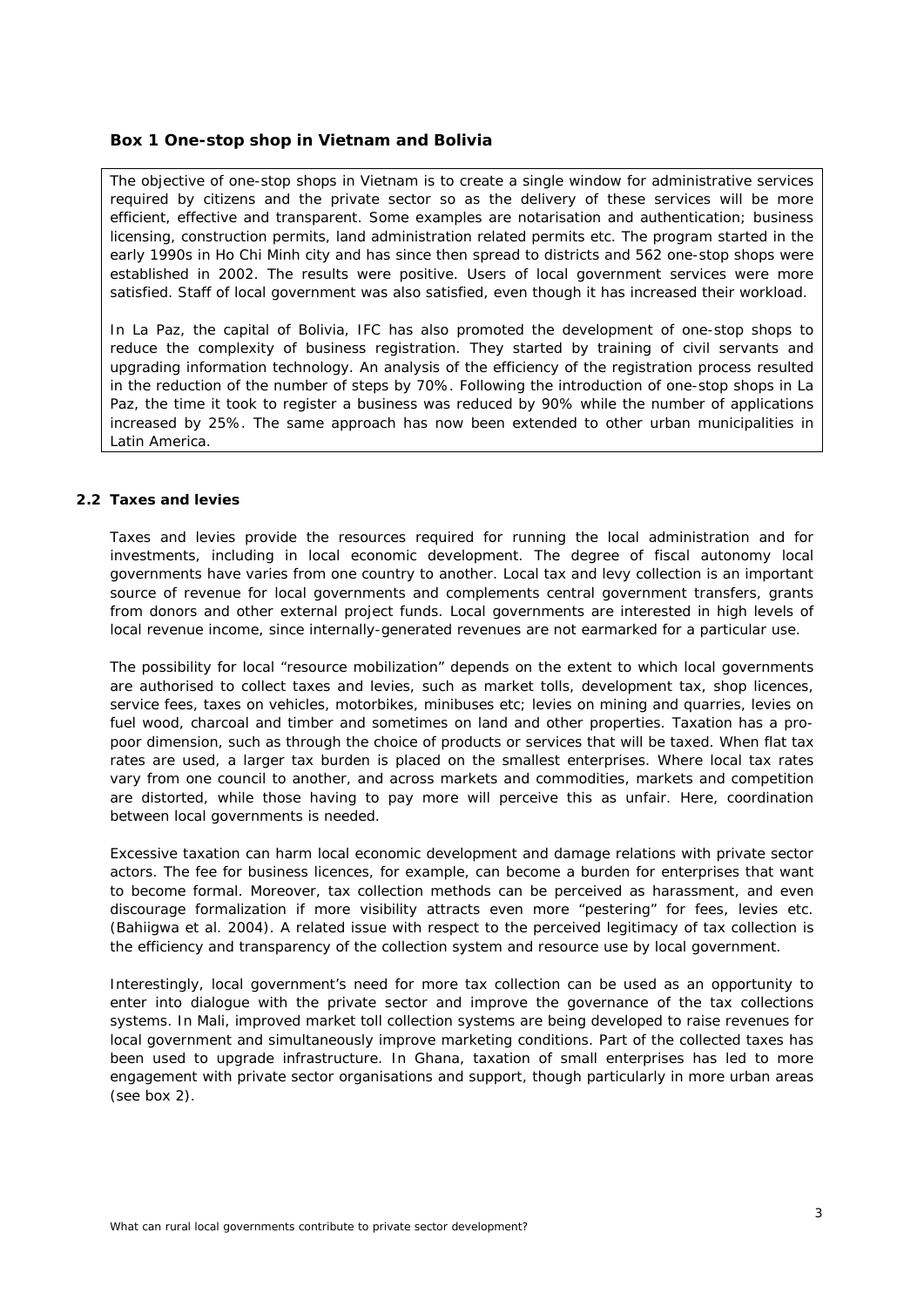# <span id="page-7-2"></span><span id="page-7-1"></span>**Box 2 Local government and a private sector organisation jointly set fees and collaborate on collection in Ghana**

In Ghana, district assemblies (DA) are authorised to levy and collect taxes. These include fees, fines, rates, licences and taxes chargeable on the income of self-employed persons. Internally generated resources (IGR) constitutes on average 14% of the total budget.

To improve the collection of taxes and licences, Kpando District Assembly has developed a communication strategy. Firstly, private sector organisations (PSOs) were invited to participate in meetings on fee-fixing. Secondly, support to private sector development is being discussed in district assembly meetings, and funds have been made available for SMSEs (through Poverty Alleviation Fund). The District National Board of Small Scale Industries now also provides advice and training on business development and marketing for these groups. There are two conditions for eligibility: formally recognised and being a member of a PSO. Licences are better paid now. Some PSOs collect the fees from their members and pay it collectively to the DA.

This form of cooperation between the private sector and the DA is working well for some type of enterprises in urban areas, where access to business development services is relatively easy. Advantages are much less for the more informal and smaller rural enterprises.

In the next section, we discuss in more detail the role of local government in natural resource management. Taxes or levies on natural resource use such as firewood and timber, and access to grazing lands, are all potential sources of revenues. The challenge for local government is to balance the short-term interest of maximising revenues with the long-term interest of sustaining the resource base.

## <span id="page-7-0"></span>**2.3 Physical infrastructure and other investments**

Appropriate physical infrastructure is a major determinant of production costs, product quality and market access. Electricity, roads, water supply, sewage facilities, telecommunication services, business land and workspace are critical factors for economic development. For example, access to electricity determines the type of technical processes that can be used. Poorly maintained roads increase the cost of production and marketing. Access to telecommunications networks is essential for market information and for making deals and may reduce travel expenses. Lack of access to adequate running water and sewer facilities affects production capacity in food processing enterprises.

According to law, local government may be responsible for some of these investments, such as spatial planning and the provision of legally demarcated land for business development, maintenance and supply of feeder roads and basic utilities such as electricity and water. Their contribution to actual investments in infrastructure is likely to be limited given their weak resource base, but they can attract and facilitate investment from the private sector, from projects and from government agencies. Telecommunication services are increasingly provided by the private sector. Mayors in Benin and Cameroun, for example, are lobbying government and agencies for electricity, roads and water points.

In Cameroon, the commune of Bikok secured resources from a national-level development fund (through an investment of 10% of the costs by local government) for improving the main road in the commune, which tends to be impassable during the raining season. The mayor of the commune of Aguégué in southern Benin lobbied central government for access to electricity and for investment in an irrigation scheme. The mayor of Glazoué, again in Benin, used local government resources to pay the salaries of a number of extension workers to support cotton production and feeder road maintenance. In Mali, local governments have invested heavily in economic infrastructure through the Local Government Investment Fund. Between 2002 and 2006, 251 projects were completed, such as the construction of markets, slaughterhouses, public transport stations, cattle markets and vaccination posts. In the southern regions of Mali, communes have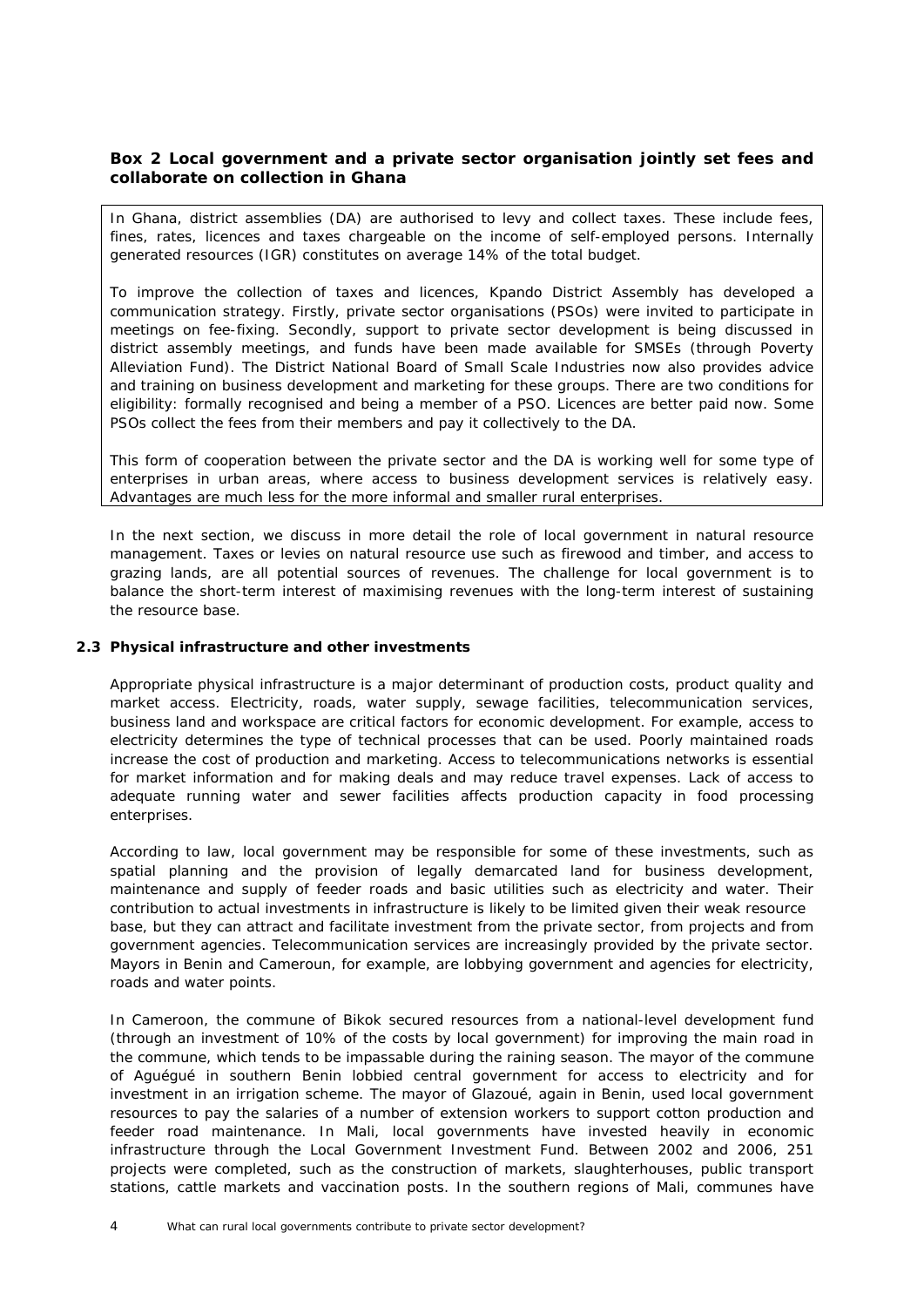managed to mobilise resources for small-scale irrigation and watershed management to develop agriculture. Another development in Mali and Benin is that, increasingly, communes cooperate and share costs of inter-municipal infrastructural projects to improve regional mobility and market access (ANICT 2007; Dongmo Tsobzé et al. 2007; Langley et al. 2006).

#### <span id="page-8-0"></span>**2.4 Quality of service delivery: Reliability and transparency**

Private sector organisations often refer to governance attributes (transparency, reliability) around the issuing of permits, licences etc. when they are asked to rate the performance of the public sector. They value an efficient and fast process that is accessible, predictable (procedures are correctly implemented) and transparent and maintains a level playing field with competitors.

Another important aspect is the cost of the service, including transaction costs for the demander and timely provision of adequate information on what is required and how to achieve this. However, improving procedures and regulations may not be easy because some of the 'inefficiencies' are a source of income to some and offer opportunities for political patronage or unfair competition (e.g. access to export licences).

Resource-poor entrepreneurs may find it harder to deal with all the regulations. In some countries, tax, labour and environmental regulations have been waved for small firms, but it is argued that this type of general support may hinder rather than help local economies if it condemns the communities to low-level economic stagnation, degradation of the environment, and violation of worker rights (Tendler 2002).

Local government officials are not automatically acting transparently, focus primarily on sustainability or act in the interest of all citizens. They have to deal with pressure from political authorities and commercial interest, as well as servicing a local clientele. Councillors and staff may be oriented more towards the exigency of administrators, government officials than the interests of the local population. There is increasing apprehension also of the potential risks of politics<sup>[5](#page-8-1)</sup> intruding upon the management of local affairs (Banzhaf *et al*., 2000 in (Crook 2003; Thiéba 2003).

Some local government councillors may give priority to the economic interests of the elite. One only has to look at the way that residential plots have been managed by urban and rural municipalities to get an idea of some of the risks involved. Local governments are often actively involved in the process of converting agricultural land to residential plots by authorising the conversion (planning decisions), and sometimes in the allocation of plots for housing and registration of occupancy (Bagré et al. 2003). "Good" economic governance assumes that certain groups or interests do not unduly influence decision-making and the allocation of resources.

<span id="page-8-1"></span><sup>&</sup>lt;sup>5</sup> Cases have been documented in Mali and Niger of attempts by customary authorities to reduce interference from political parties and party struggle by developing their own list which was then offered to a prominent party (Hilhorst & Coulibaly 2004); in other situations powerful clans seek to become mayor, to protect their interests over natural resources (Cotula & Cissé 2007).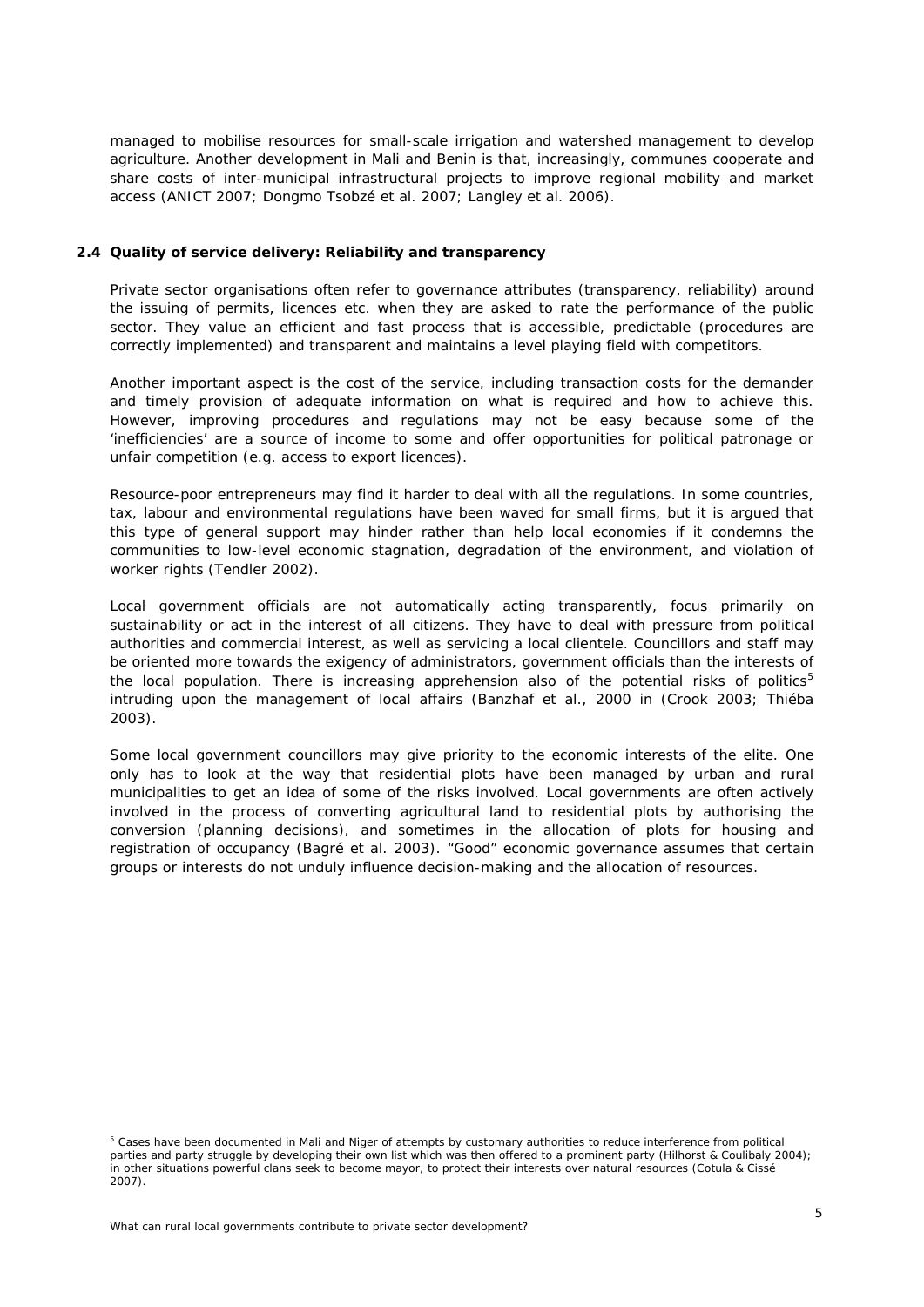# <span id="page-9-0"></span>**3 Local government contribution to management of natural resources**

The state of a natural resource can vary depending on the area, the season and the year, and at the same time there are many groups of resource users, particularly for the "commons" (forests, grazing areas, water bodies and watersheds). All this variability demands adaptive management systems - at the appropriate level and for that type of resource - and (legal) space for "subsidiarity" in decision-making. These negotiated rules and regulations may address bushfire surveillance brigades, marking out livestock tracks, fixing periods for harvesting wild fruits or for entering grazing lands, setting quotas for resource use (fuelwood, timber), and protecting regenerating forests. This type of action would also contribute to preventing and reducing conflicts over resource use.

Decentralisation has often resulted in the formal superposition of a new governance structure on top of existing customary institutions, which are particularly important in the field of natural resource management. To be effective, local governments have to involve these local institutions in natural resource management and thus reconcile legitimacy and legality (Benjamin 2006). In fact, local governments in rural areas are well-placed to strengthen decentralised management of natural resources and support performing and legitimate governance institutions. Local government can provide the platform for including local actors in natural resource management, give support to local conventions and other types of regulations that have been negotiated by various users' groups to enhance sustainability and prevent conflicts, and local government may have some discretionary space to adjust national policy to local circumstances and local priorities. They may also be asked by local users to intervene when conflicts emerge. (Djiré & Dicko 2007; Lavigne Delville 1999; Ribot 2002).

Clearly, local governments in rural areas offer great potential for more sustainable and equitable natural resource management. Land use planning, integrated management of water resources and environmental protection is part of the mandate of local governments. They may also become involved in registration and administration of land tenure and transactions (Niger, Mali, Burkina Faso, Ethiopia, Burundi, etc.). However, despite the various laws setting set out their responsibility for natural resource management, the effective transfer of powers and resources to local government is often delayed. Although in practice this has not prevented them from getting involved (through other mandates, such as securing local peace), delays are not facilitating their work.

Realising the potential of decentralisation for natural resource management requires a repositioning of central government. The role of central government should evolve towards setting policies, guiding, informing, supervising, inspecting and arbitrating, while making sure that exclusion and social injustice do not develop in the name of autonomy. The role of central government is also to ensure that local governments safeguard natural resources and biodiversity, in accordance with national policies and international commitments. It is essential that future policies support decentralised management of natural resources more actively, by supporting and building the capacity of local governance institutions and by promoting innovations towards more sustainable management of natural resources and water bodies (Hilhorst, 2008).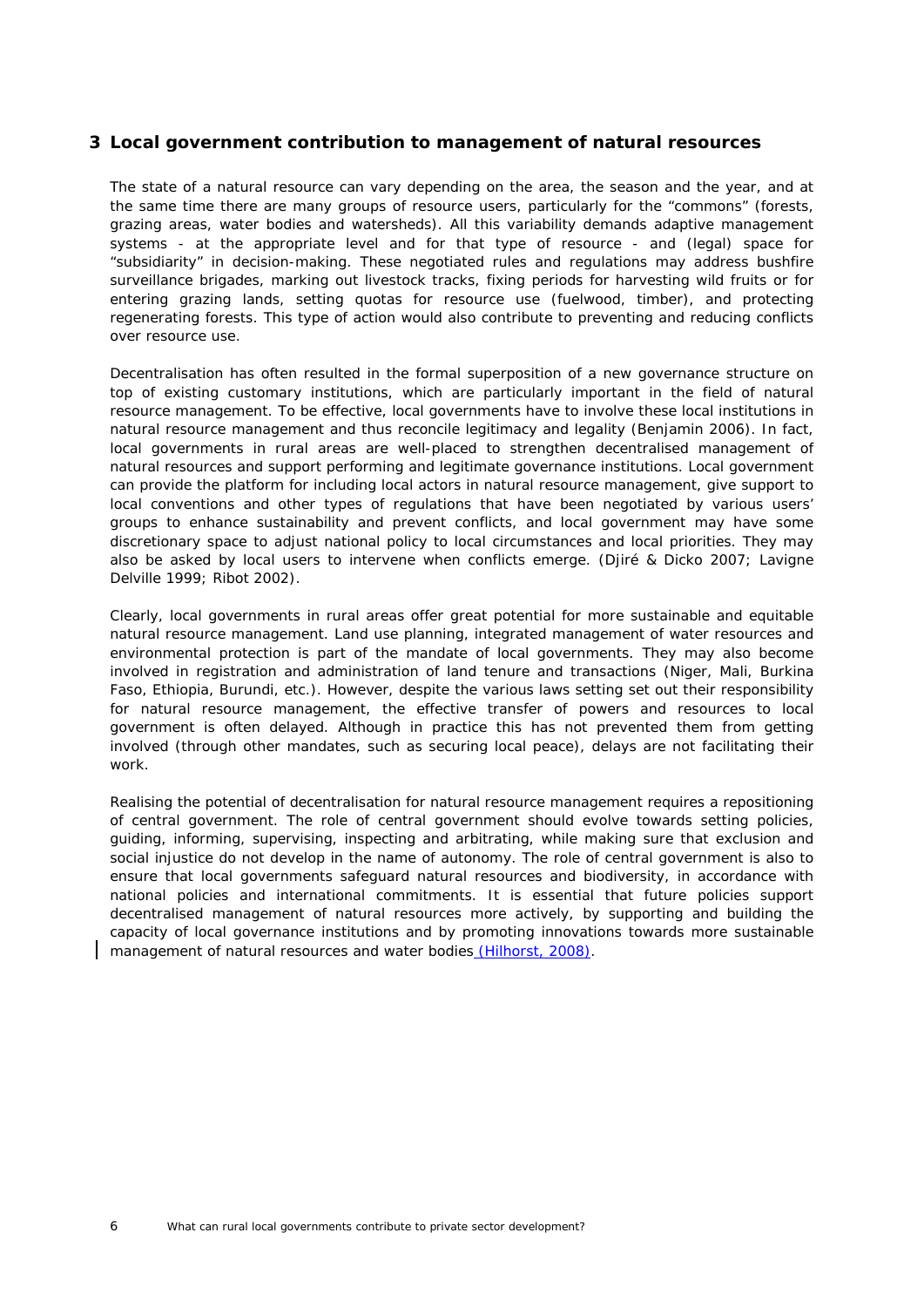# <span id="page-10-0"></span>**4 Procurement: local government as a client for private sector services**

Local governments purchase goods and services. They procure advisory services, may tender for the construction of infrastructure and may outsource the provision and maintenance of public utilities such as drinking water, markets, and even tax collection, and can outsource some of their responsibilities or give out concessions (forests, quarry). Local government can be an important client for the private sector, and they can use this influence to guide the type of economic growth and employment generation. They can privilege local enterprises, although they will have to stay within the terms of law on procurement and free competition. They can also specify the work in such a way that they become highly intensive in terms of labour requirements (for example infrastructure-led economic development).

It is estimated that in Uganda, for example, one third of all procurement by the state is handled by local governments<sup>[6](#page-10-1)</sup>. In Bolivia, local governments have influenced the system for sourcing school meals, emphasising the importance of buying locally-produced food. The Ghana school feeding programme intends to build a similar type of markets for local producers. This 'market' function of local governments will become even more important when more resources are transferred to them and where local resource mobilisation is successful.

Procurement systems can be used to promote pro-poor development and job creation. In South Africa, legislation has been put in place to promote pro-poor economic development and local employment creation by means of a preferential procurement framework for goods and services that targets local companies, and in particular small firms and companies owned by persons from previously disadvantaged communities (i.e. Black Economic Empowerment). The policy has worked best in larger towns where more small businesses are present. The results improve when municipal officials are more aware of the situation of small and micro-enterprises and how to draft tender documents, but also more knowledgeable about the possibilities of using more labour-intensive approaches and to improve quality. Other countries that use local government procurement to promote local development are Bolivia, Brazil, Namibia and the Philippines (Rogerson & Vorster 2003; Ton & Mendoza 2007).

Elsewhere, the scope for a preferential procurement policy may be restricted when existing regulations set high minimum conditions for companies to be eligible for procurement (e.g. in Benin, possession of a 4x4 vehicle and recruitment of an engineer for firms that want to tender for construction contracts). Lack of transparency and even corruption in procurement systems may undermine the development of a healthy private sector that delivers good quality. Flawed procurement systems benefit enterprises that have good relations and are prepared to pay, not those that work well (for an example from Cameroon, see Dongmo Tsobzé et al. 2007). It is hard for local governments to change the outcome of flawed procurement processes and put pressure on the entrepreneur selected to deliver good quality work. They need to collaborate with other stakeholders and find allies in ministries that require good quality infrastructure for improving service delivery.

Situations where the private sector is formally or informally involved in providing utility services are also emerging, such as in Benin's water sector, where the management of water points is outsourced to an entrepreneur following a bidding process. However, there are risks involved for those local governments that lack experience and resources. Local government may sign up to contracts that give them a poor deal due to their limited capacity to negotiate<sup>[7](#page-10-2)</sup> and supervise. Adequate cost-benefit analyses are needed to make appropriate decisions (Plummer 2000). Municipalities need to share lessons and experiences with signing different kinds of contracts with the private sector, because a lack of exposure to information perpetuates weak partnerships.

<span id="page-10-1"></span><sup>6</sup> http://www.busiweek.com/index.php?option=com\_content&task=view&id=1317&Itemid=58

<span id="page-10-2"></span><sup>&</sup>lt;sup>7</sup> Many of the older PPP water and sanitation contracts lack a poverty-focus. There is a need to improve targeting and to reconsider the scope and processes of delivery. Skilled specialists are needed to support municipalities achieve pro-poor objectives.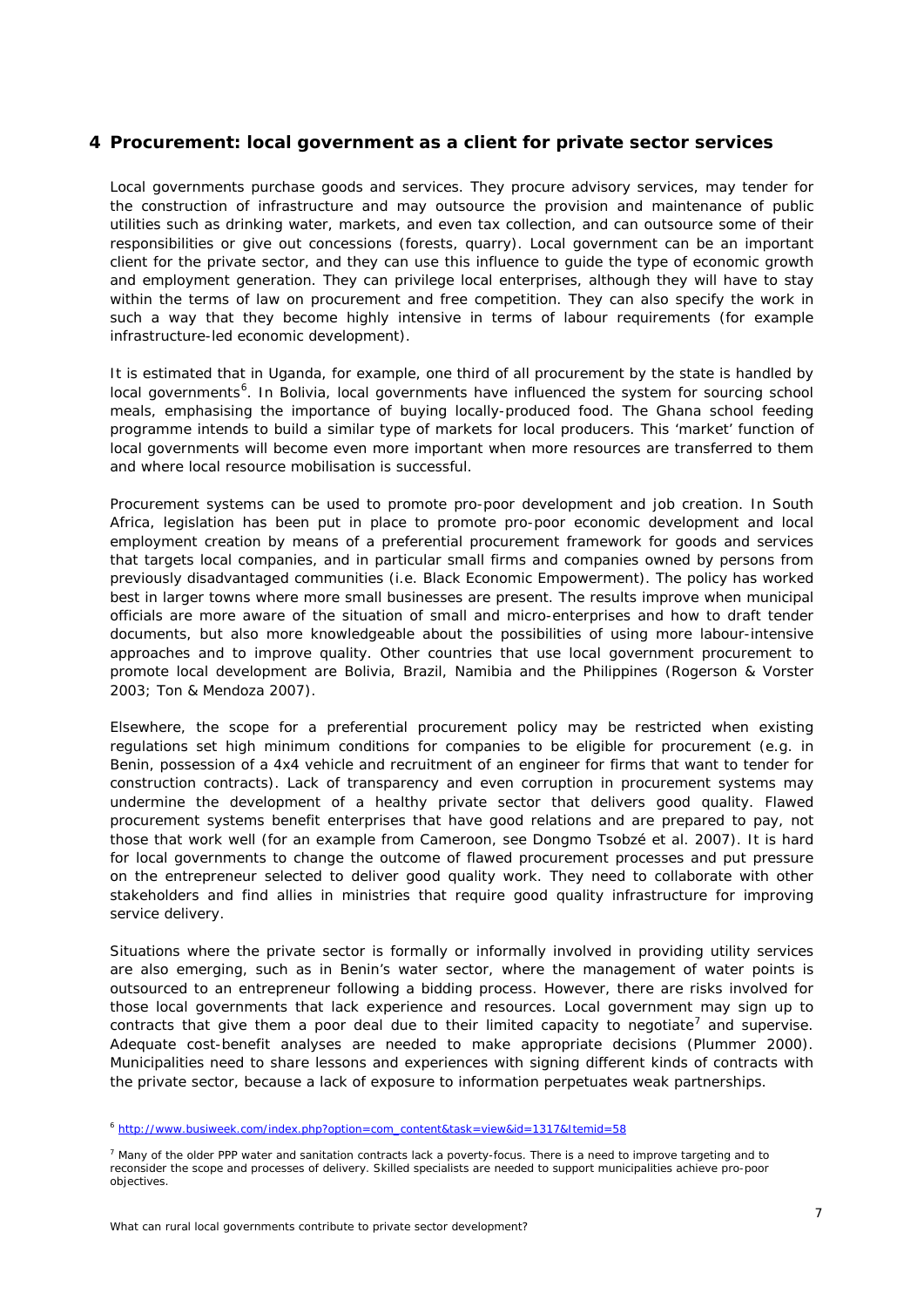# <span id="page-11-2"></span><span id="page-11-0"></span>**5 Coordinating dialogue and partnerships to promote private sector development**

## <span id="page-11-1"></span>**5.1 Dialogue**

Misunderstanding, uneasy relationships and distrust between public and private sector actors are common in many countries, resulting in limited responsiveness of public sector institutions to requests voiced by the private sector. Insufficient communication processes may lead to inadequate policies and programmes that sometimes even aggravate the business climate, which inhibits growth, investment and poverty reduction.

A better dialogue and more communication between the public and private sectors can be a first step to improving the economic environment, policies and regulations. Local economic development (LED) can be approached as a partnership between the business sector, community interests and municipal government aimed at building the economic capacity of an area. It is argued that governments engaging in genuine dialogue are more likely to promote sensible, workable reforms, while participating businesses and farmers are more likely to support these reforms. This "LED" strategy is promoted by ILO, branches of the World Bank and has become policy in South Africa. According to ILO, it is an empowering strategy when compared to traditional development policies (see Box 3). (Bannock Consulting 2005; Herzberg & Wright 2005; Jutting 2003; OECD 2006).

# <span id="page-11-3"></span>**Box 3 Local Economic Development strategies according to ILO**

- Empower local societies and generate local dialogue. People living in areas of the world that have until recently had little say or control over the economic activity taking place in their territory, begin to adopt a more proactive stance with regard to their own future;
- Help to make local institutions more transparent and accountable and contribute to the development of the local civil society;
- Make economic activity dependent on the specific economic conditions and comparative advantages of a defined territory, generate sustainable employment in firms more capable to withstand changes in the global economic environment;
- Contribute to a general improvement in the quality of jobs as a result of the involvement of local stakeholders and of the rooting of economic activity in a territory.

Source: http://learning.itcilo.org/entdev/led/

The challenge is to arrive at an exchange of expectations regarding roles and responsibilities, which could form the basis for working towards a functional and transparent relationship between the stakeholders. Through dialogue, the first goal is to build trust and bridge perceptions in order to lay the foundation for a joint problem analysis.

A poor enabling environment in terms of overly complex legal and regulatory frameworks, registration, licensing and tax regimes, corruption and limited support, is an obvious area for dialogue. This problematic relationship with public officials makes entrepreneurs reluctant to trust the government in the first place. For many, their only contact with government is through tax collectors or the police over regulations (Bannock Consulting 2005).

Local governments can play an important role in promoting partnerships and collaboration on natural resource management and conflict prevention by showing direction and promoting equity (preventing certain areas and communities from being 'forgotten'). For this to happen, elected councillors and local government staff need to accept being part of non-hierarchical, collaborative relationships, and welcome citizen participation. Politicians, whether seasoned or newly-elected, often need to develop skills to understand the potential of these partnerships and the council's partnering role and responsibilities. Municipal officials and policy-makers may also need capacity

8 What can rural local governments contribute to private sector development?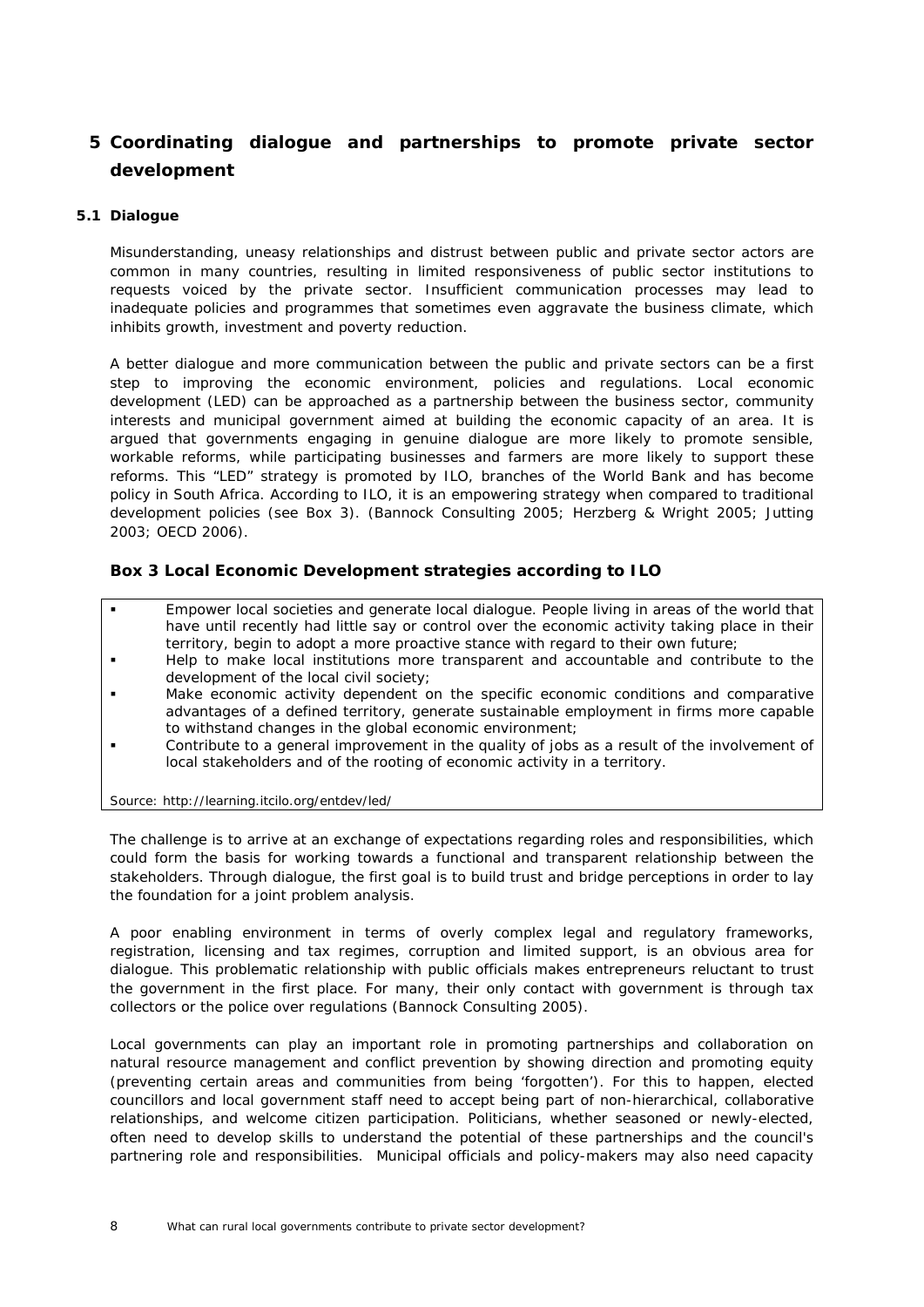<span id="page-12-1"></span>building focused on building effective public-private partnerships for the delivery of municipal services.

#### <span id="page-12-0"></span>**5.2 Private sector organisations**

There is a risk that local policy dialogue to promote private sector development will be dominated by an elite with privileged access to political and governance structures. To prevent this, micro, small, and medium enterprises (MSME) and farmers need to be well-organised and focussed. Structures and process are needed that deliberately elicit the participation of poorer and marginalised farmers and businesses in policy formulation and implementation. This requires more insight into approaches and mechanisms which ensure that MSME, the informal sector and smaller agricultural producers can voice their concerns.

The presence of well-organised, accountable and capable private sector organisations, that also represent the interests of poorer groups, makes public-private dialogue and collaboration more pertinent (*see Box 4*). In most countries, there is a shortage of associations that represent the diverse issues of specific sub-sectors or product groups at all levels, from local to central. Where such organisations do exist, they often lack capacity and resources to effectively voice the opinions and concerns of their constituency, and thus become an effective dialogue partner.

#### <span id="page-12-2"></span>**Box 4 Private sector organisation**

At the local government level, producers may be organised in cooperatives or business associations. Sometimes a national chamber of commerce or agriculture may be represented. Many grassroots-level private sector organisations are not linked to apex private sector organisations such as chambers of commerce at the regional or central level, which potentially could have taken care of their interests in national-level dialogue processes.

Federations of farmer organisations have a wider membership of local-level organisations and cooperations but internal communication and dialogue may be too limited. National-level umbrella or apex organisations would be the best way for the private sector to express its voice in central-level policy discussions, but few such organisations exist that truly defend mutual interests. Most chambers of commerce, chambers of agriculture and other business organisations bring together only a small part of the private sector (Bannock Consulting 2005).

At the national level, private sector organisations (PSOs) include national chambers of commerce and chambers of agriculture and their branches at sub-national level; organisations that are organised around a certain product (coffee, cotton, cattle) or a line of business (farmers, traders etc.)<sup>[8](#page-12-3)</sup>. All-purpose business associations tend to have many members (membership is in some cases compulsory) and address a broad perspective of the business environment, but they may have less in-depth knowledge of sector issues or specific MSME concerns. In turn, sector organisations and specialised membership organisations (MSME, farmers) have a deeper understanding of their areas of work, but perhaps less of the general business environment. Few poorer entrepreneurs are members of business organisations and when they do join, their specific interests tend to carry limited weight. Often membership fees are relatively high for MSME in comparison with the immediate value of the services delivered.

Strong farmers' associations and other business associations, which genuinely speak for MSME, can be extremely helpful in making sure that their concerns are heard. Two policy approaches are needed: encouraging self-organisation by MSME and cooperation with apex organisations, and stimulating these organisations to become more representative (MSME membership) and enhance awareness and understanding of MSME issues. Policies in relation to existing farmers' and business organisations need to focus on organisational strengthening and promoting mechanisms that enhance accountability and transparency in their way of working, as well as capacity building on

<span id="page-12-3"></span><sup>&</sup>lt;sup>8</sup> (Former) state-owned enterprises, some international companies and larger firms might find it easier to maintain informal dialogue with government officials, while looking for one-to-one deals (OECD 2006).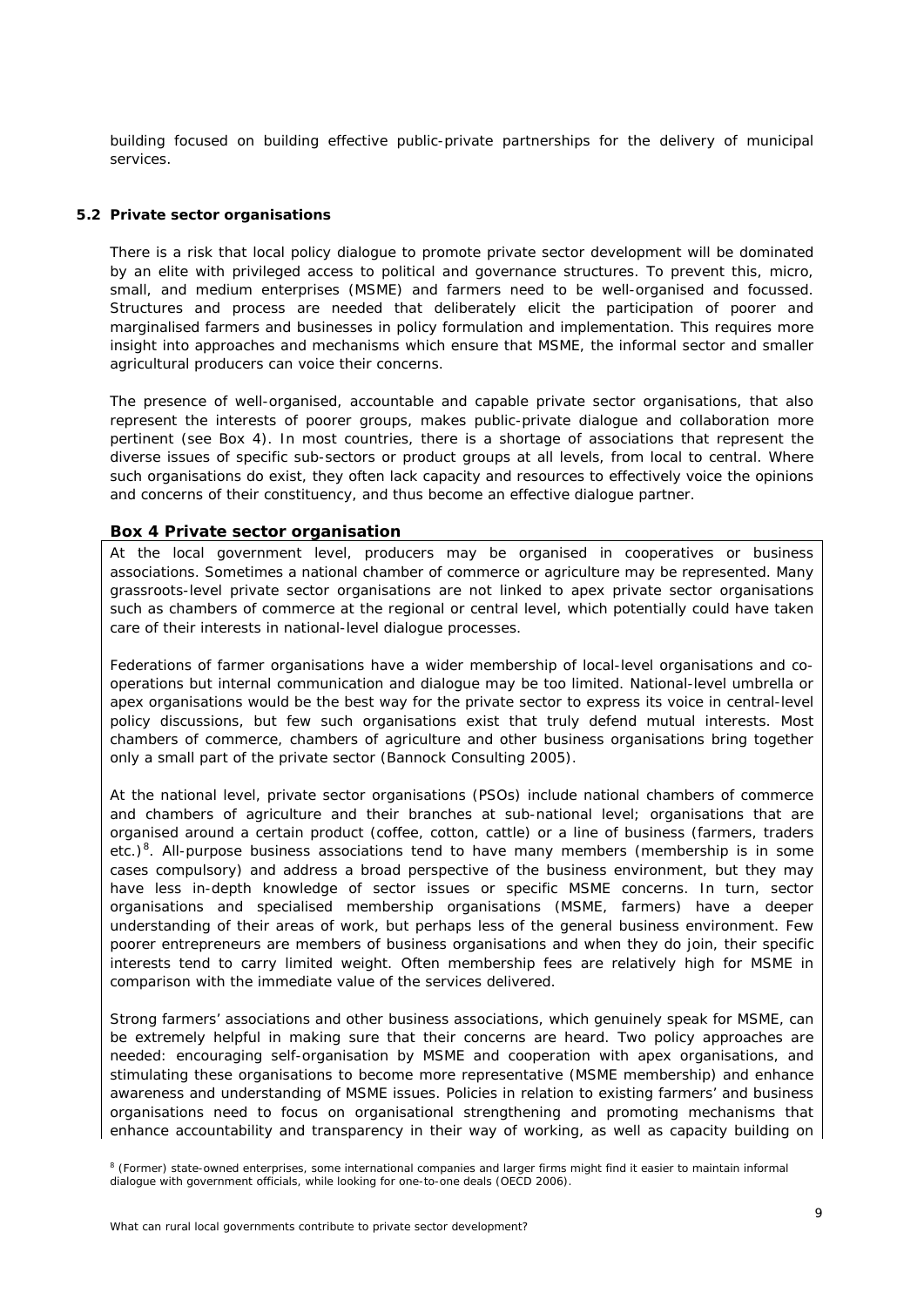issues such as sub-sector analysis, lobby and advocacy in order for them to participate effectively in local public-private dialogue (OECD 2006).

The next challenge is the quality of participation. Even when farmers and MSME organisations are invited, the effectiveness of their participation may be limited. Small businesses' voices often are drowned out. Without a more equitable dialogue, local governments tend to follow the loudest, most powerful voices, which rarely speak in the best interests of broad-based private sector growth, let alone poverty reduction (Herzberg & Wright 2005; OECD 2006).

The design, preparation and quality of dialogue facilitation can prevent the process and issues covered from being dominated by larger, more powerful businesses. MSME and farmers may need training and coaching before starting the dialogue, so that they learn how to present their case effectively, as well as assistance in designing consultation mechanisms and soliciting feedback from their constituency (OECD 2006).

## <span id="page-13-0"></span>**5.3 Partnerships**

Service provision by local government to the private sector is more effective and sustainable if it's embedded in a form of cooperation or partnership that matches supply and demand and provides the opportunity for shared decision-making and problem-solving.

After dialogue has been established and local government brought on board, the next step is to build local partnerships that seek to address development, employment creation, and maybe even enhanced local competitiveness. The actors may engage in a form of strategic analysis and planning, which ensures that priority issues are addressed and scarce resources well-targeted, while building a conducive environment for private sector development. They jointly analyse subsectors and markets, discuss policies and assess regulations.

Concerning the local "territory", discussions on public service delivery and synergy are best coordinated by local government. Partnerships that focus on the relations within a particular subsector or value chain, however, may be best coordinated by a private sector actor, with local government as one of the invitees. Implementation of the agreements is then carried out by all actors involved, according to their abilities and strengths (Swinburn *et al.* 2006).

One example of this approach is ECOLOC, which was developed for West Africa by the Club du Sahel and the Programme de Development Municipal (Bossard 2001; Cour 1999). The focus of ECOLOC is on secondary cities and their rural-urban linkages. Although the approach included consultation and planning of activities, in reality most efforts were spent on studies.

## <span id="page-13-1"></span>**5.4 'Municipio productivo'**

In Bolivia, using an approach referred to as "municipio productivo", local governments encourage economic development in coordination with private sector organisations, and technical support is provided by specialised ministries. Activities include the facilitation of fora for public-private dialogue to develop a joint vision on private sector development.

During these discussions, the impact of existing regulation on private sector development is analysed and the responsibilities and roles of local government in these processes is addressed. The private sector has also tried to convince local government to restrain their active involvement in productive services provision, beyond upholding rules and regulations around private sector development. Local government must represent the public interest and prevent harm to the general interest (health, pollution, employment conditions, prevent discrimination etc.). The responsibility of local government in promoting a rational, sustainable use of natural resources by promoting and upholding regulations and even enforcing protection was frequently mentioned (Valderrama *et al.* 1999).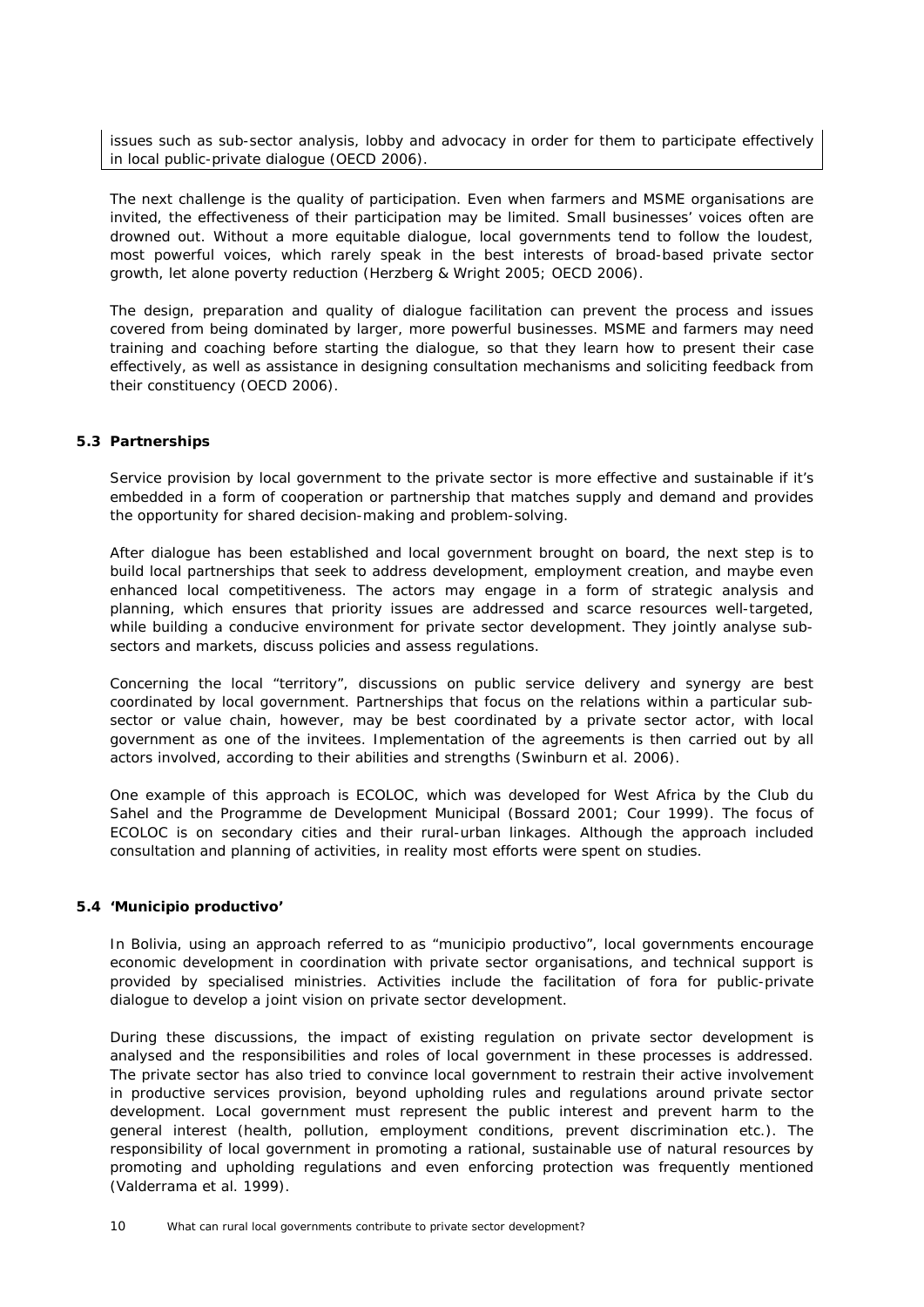Local governments have also become a niche market for the private sector, which may support value chain development for those enterprises that manage to comply with the administrative requirements (Ton & Mendoza 2007).

The Bolivian approach has led to more constructive relations between local government and the private sector. It has resulted in the joint undertaking of sector studies. Activities supported by local government are the organisation of trade fairs and support to the development of regional products accompanied by labelling and certification. Some exchanges even culminated in publicprivate project proposals in, for example, tourism and a milk value chain programme with farmer organisations.

Another promising development is coordination with NGOs specialised in agricultural service provision to ensure that these services are available to the population in their territory. In Bolivia, central government has stopped providing agricultural extension services on the assumption that local governments would take on this responsibility. This did not happen in practice because local government regarded extension services as a central-level responsibility and lacked the funding to engage in this type of activity.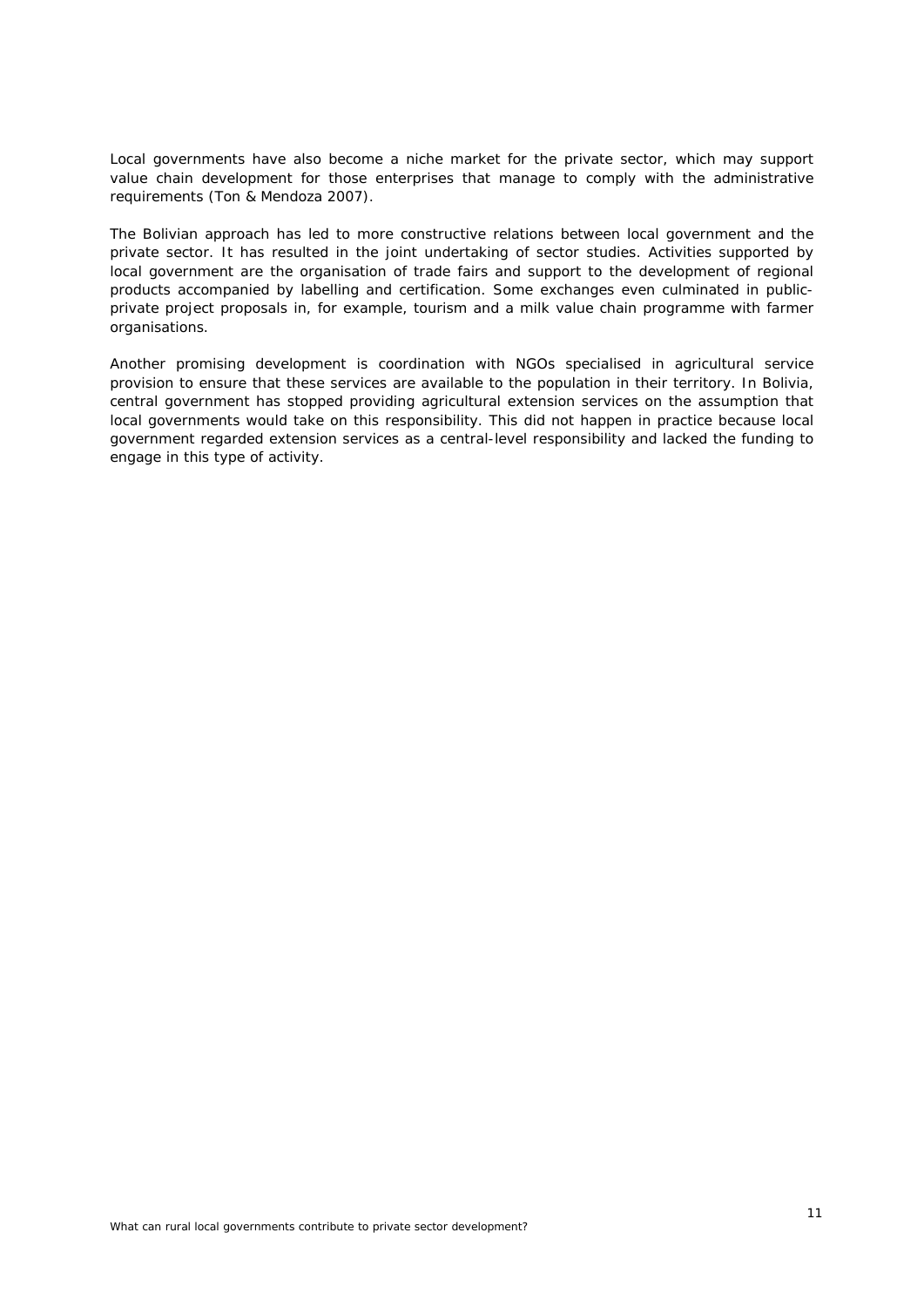# <span id="page-15-0"></span>**6 Conclusions**

Local governments can contribute to private sector development in a number of ways. They will have to analyse better the effect of local regulations, taxes and levies on private sector dynamics; target their infrastructure investments also to the needs of the local private sector; facilitate sustainable management of natural resources; and consider local suppliers when buying goods and services. Local governments can also become a catalyst for coordination, innovation or services provision by promoting dialogue and partnerships.

However, the role of local government should not be exaggerated. Local governments are one actor among many involved in productive service delivery, such as financial institutions, traders, input supply, innovation services etc. They are not necessarily the most important structure, and other levels of government (regional and national) also have a role in policy making and largescale investments. The challenge is to improve vertical linkages and communications to ensure that issues that cannot be dealt with locally and should be addressed at a higher policy level are indeed taken up.

Local government planning and budget allocation is based on a multi-annual local development plan. Although economic development opportunities are included in the inventories, these assessments tend to be rather general and descriptive, and a solid analysis of what "pro-poor' development implies is often lacking. Moreover, the degree of consultation and meaningful participation of private sector actors tends to be limited. Even when a local government development plan highlights economic potential in its territory, the actions identified tend to focus on the taxation potential. There is much less attention for how local governments could contribute to economic development and who the key actors should be<sup>[9](#page-15-1)</sup>. Local governments are not well informed on the requirements of private sector actors, and there tends to be a lack of dialogue between public and private institutions. A shift in emphasis from controlling towards facilitation and service orientation may be called for.

Local governments need to become more aware of their role in economic development, which is not always obvious to them, and interact more with the range of private sector actors in their territory. Parts of the public sector do not believe that such public-private dialogue is useful. At most, they may regard the private sector as a useful 'cash cow'. Local government authorities need to understand that by collaborating with the private sector they stand a greater chance of achieving their development objectives and improving their revenue base. At the same time, the private sector should understand that it has obligations, such as respecting rules and regulations, as well as rights, such as the right to expect accountability and better services and to be consulted on policy making.

The ability of local governments to facilitate private sector development depends on the legal framework that sets out their authority, their mandate and the resources available to them. Another aspect that is critical for the performance of local government is the quality of management, the availability and performance of staff<sup>10</sup> and local government efficiency of resource use. The private sector needs to be reassured that agreed policies, systems and procedures are applied, respected and enforced by local government and other public sector actors. Related issues are whether engagements and commitments are honoured and whether interactions are respectful. All these issues refer to the legitimacy of local government and whether it is perceived as a trustworthy and credible partner by local entrepreneurs and farmers.

<span id="page-15-2"></span><span id="page-15-1"></span><sup>&</sup>lt;sup>9</sup> Or the plan may be overtly interventionist (a variation of top-down development planning) such as suggesting that all actors in a commune should specialise in one commodity, as is proposed in the local government plan of Bikok in Cameroun.<br><sup>10</sup> Local government may have its own staff and departments or host 'deconcentrated' branches or just staf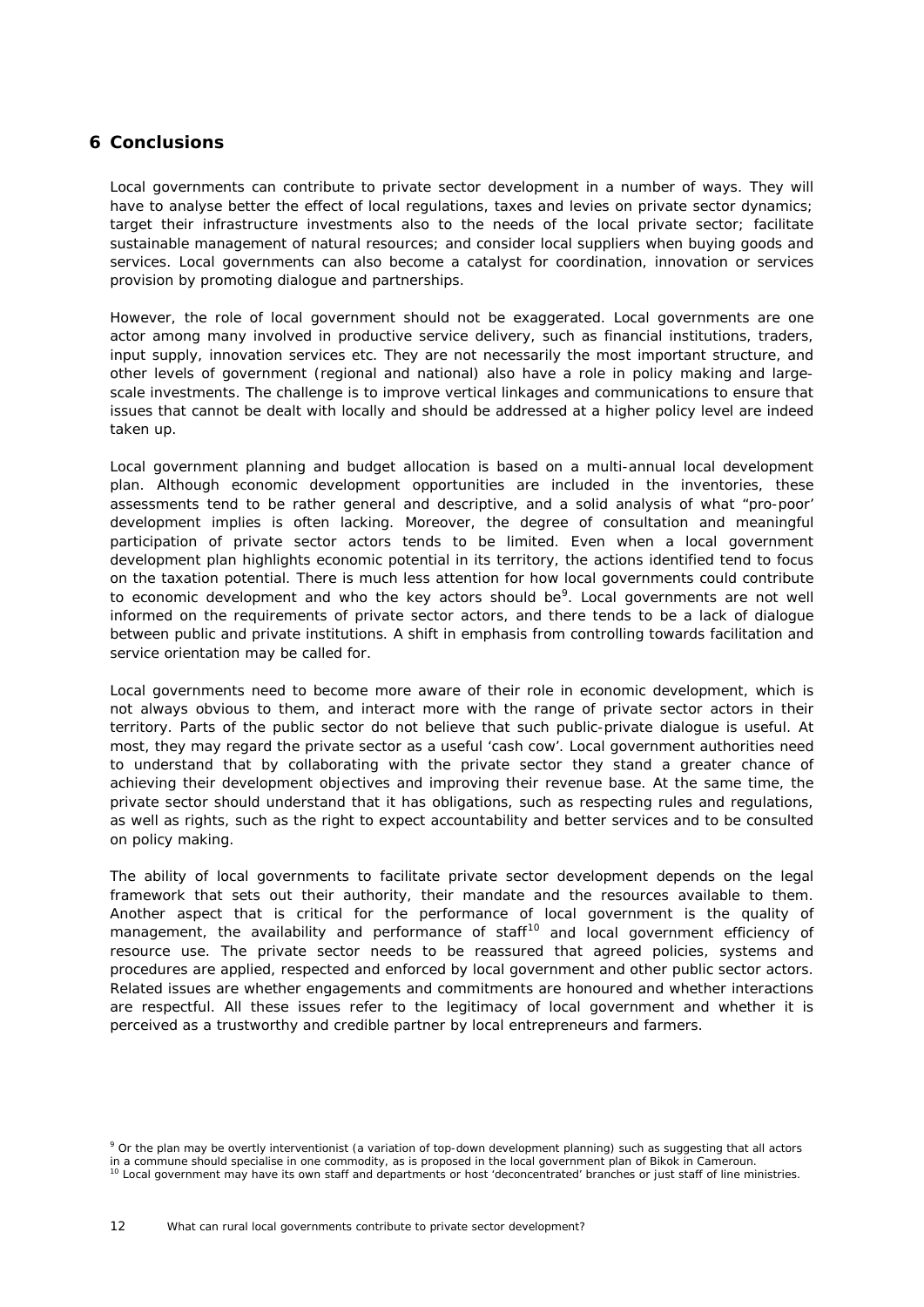# <span id="page-16-0"></span>**Bibliography**

NICT (2007) *Rapport annuel - Agence nationale des investissements des collectivités territoriales*. Bamako.

Bagré, A., Ouatarra, A. and Ouédraogo, M. (2003) 'Le processus de restructuration des terres en milieu rural et ses conséquences sur les conditions de vie des populations'. In: Groupe de Recherche et Action sur le Foncier (GRAF) (Ed) *Enjeux et viabilité des communes rurales au Burkina Faso* Amsterdam: KIT.

Bahiigwa, G., Ellis, F., Fjeldstad, O. and Iversen, V. (2004) *Rural taxation in Uganda: implications for growth, income distribution, local government revenues and poverty reduction.* Research series no.35. EPRC (Uganda), ODI and CMI.

Bannock Consulting (2005) *Reforming the business enabling environment, mechanisms and processes for private-public sector dialogue.* Conference proceeding.

Benjamin, C. (2006) *Decentralization and livelihoods in the Malian Sahel: Challenges of legal pluralism in decentralised natural resource management* (draft paper). 11th Conference of the International Association for the Study of Common Property (IASCP).

Bossard, L. (2001) *Managing the economy locally in Africa - Assessing local economies and their prospects* ECOLOC handbook. Paris: Club du Sahel/OECD.

Cities alliances (2007). *Understanding your local economy- a resource guide for cities*. Washington: Cities alliances.

Cotula, L. and Cissé, S. (2007) A case study: changes in "customary" resource tenure systems in the inner Niger delta, Mali. In: L. Cotula (ed.) (ed.) *Changes in "customary" land tenure systems in Africa* (pp. 86-101). London: IIED.

Cour, J. M. (1999) *ECOLOC – Managing the economy locally in West Africa – Overview of the program*. Paris: OECD/Club du Sahel, PDM (Programme de Développement Municipal).

Crook, R. C. (2003) 'Decentralisation and poverty reduction in Africa: the politics of local-central relations'. *Public Administration and Development*, 23:1, pp:77-88.

Djiré, M. and Dicko, A. K. (2007) *Les conventions locales face aux enjeux de la décentralisation au Mali.* Paris: Karthala.

Dongmo Tsobzé, A., Minla Mfou'ou, J. and Hilhorst T. (2007) *Entre désespoir et espoir: Les défis de*  la gouvernance et de la décentralisation dans la réalisation des investissements publics locaux au *Cameroun*. Yaoundé, SNV, KIT, Canadel.

Herzberg, B. and Wright, A. (2005) *Competitiveness partnerships - building and maintaining public-private dialogue to improve the investment climate*. A resource drawn from 40 countries' experiences. Washington: World Bank and IFC.

Hilhorst, T. and Coulibaly, A. (2004) *Implementing decentralisation in Mali: the experiences of two rural municipalities in southern Mali*. Drylands Issue Paper (E127). London: IIED.

Hilhorst, T. (2008) *Local governance institutions for natural resource management in Mali, Burkina Faso and Niger*. KIT Working Papers Series G1. Amsterdam: KIT www.kit.nl/workingpapers/wpsG1

Janvry, A. d. and Sadoulet, E. (2004) *Toward a territorial approach to rural development.* Fourth Regional Thematic Forum in Latin America and the Caribbean "Harvesting Opportunities: Rural Development in the 21st century" Costa Rica, October 19-21, 2004.